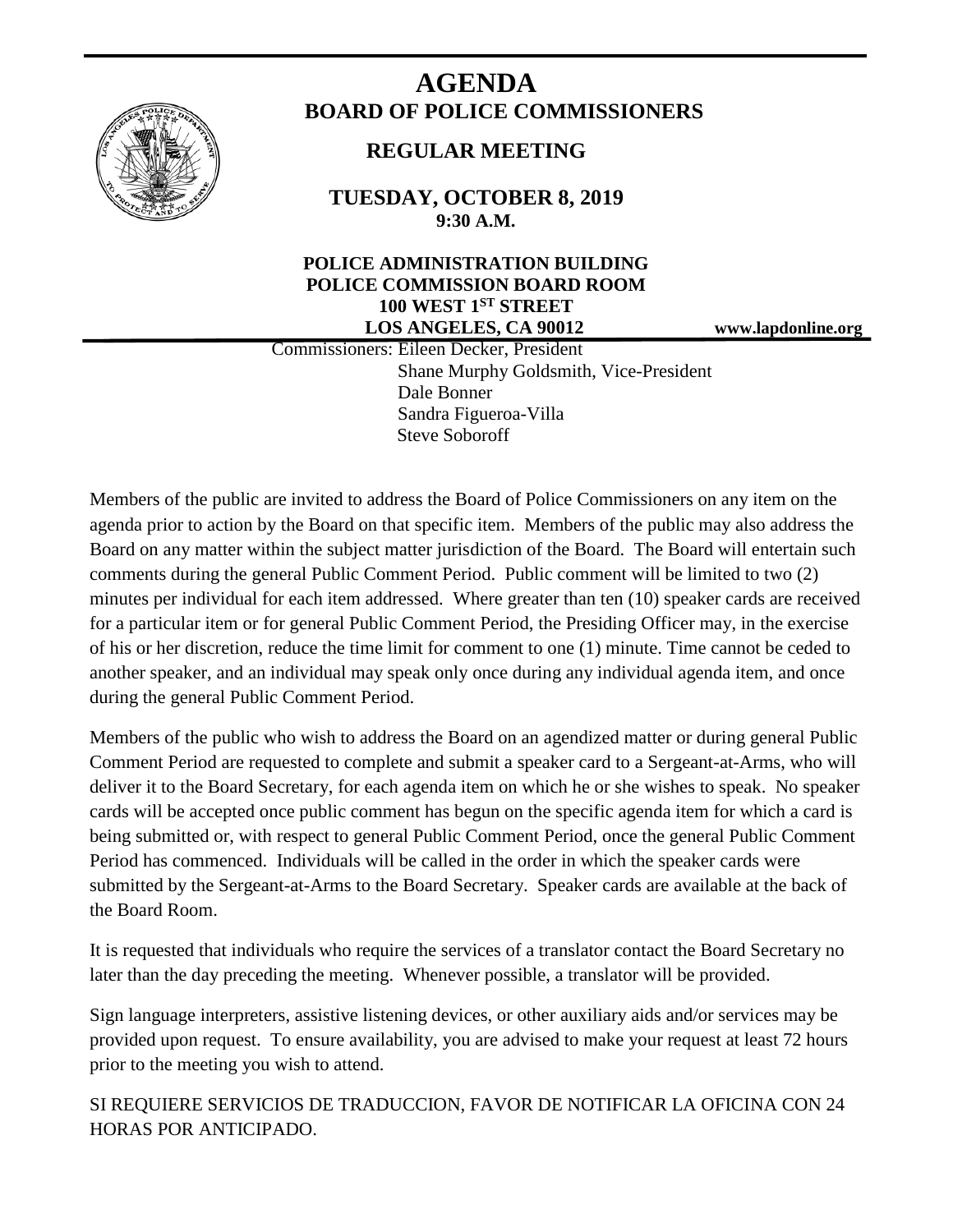#### **1. REGULAR AGENDA ITEMS**

 A. DEPARTMENT'S REPORT, dated October 2, 2019, relative to the approval of nine donations of \$2,000.00, \$9,586.00, \$3,280.30, \$4,000.00, \$6,000.00. \$1,520.00, \$700.00, \$6,885.00, and \$3,200.00 from various donors, to benefit several divisions for Department functions, community events and equipment, as set forth. [\[BPC #19-0274\]](http://www.lapdpolicecom.lacity.org/100819/BPC_19-0274.pdf)

Recommendation(s) for Board action:

APPROVE the Department's Report and ACCEPT the donations.

B. DEPARTMENT'S REPORT, dated October 8, 2019, relative to the approval of registration fees valued at \$40,000.00, for Los Angeles Police Deparment employees to attend the Los Angeles Women Police Officers and Associates 2019 Symposium, for the benefit of the Los Angeles Police Department, as set forth. [\[BPC #19-0273\]](http://www.lapdpolicecom.lacity.org/100819/BPC_19-0273.pdf) 

Recommendation(s) for Board action:

REVIEW the Department's report and TRANSMIT to the Mayor and City Council for ACCEPTANCE.

C. EXECUTIVE DIRECTOR'S REPORT, dated October 3, 2019, relative to the Write-Off of Uncollectible False Alarm Receivables for the period January 1, 2015 through December 31, 2015 as set forth. [\[BPC #19-0272\]](http://www.lapdpolicecom.lacity.org/100819/BPC_19-0272.pdf)

Recommendation(s) for Board action:

APPROVE the Executive Director's report and TRANSMIT to the City's Board of Review.

D. EXECUTIVE DIRECTOR'S REPORT, dated October 8, 2019, relative to the Official Police Garage and Storage Rates for 2020, as set forth. **[\[BPC #19-0271\]](http://www.lapdpolicecom.lacity.org/100819/BPC_19-0271.pdf)** 

Recommendation(s) for Board action:

APPROVE the Executive Director's report.

 E. DEPARTMENT'S REPORT, dated September 25, 2019, relative to the Los Angeles Police Department's 2019 Second Quarter Report on Homelessness, as set forth.

[\[BPC #19-0270\]](http://www.lapdpolicecom.lacity.org/100819/BPC_19-0270.pdf)

Recommendation(s) for Board action:

APPROVE the Department's Report.